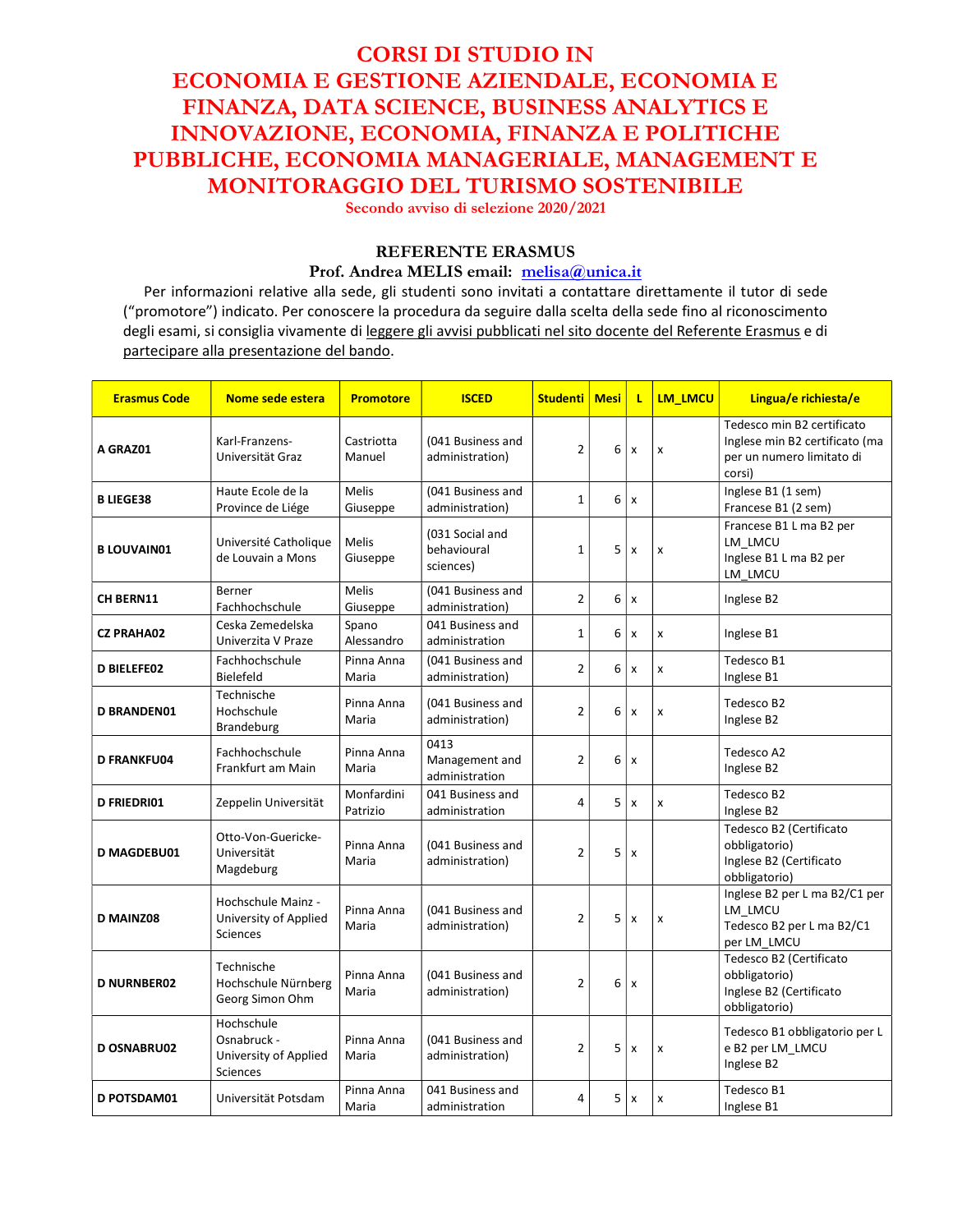| <b>Erasmus Code</b>                                                 | Nome sede estera                                          | <b>Promotore</b>    | <b>ISCED</b>                                                        | <b>Studenti</b> | <b>Mesi</b> | τ              | LM_LMCU | Lingua/e richiesta/e                                                                                                                                                                  |
|---------------------------------------------------------------------|-----------------------------------------------------------|---------------------|---------------------------------------------------------------------|-----------------|-------------|----------------|---------|---------------------------------------------------------------------------------------------------------------------------------------------------------------------------------------|
| <b>D POTSDAM01</b>                                                  | Universität Potsdam                                       | Pinna Anna<br>Maria | 0311 Economics                                                      | 2               | 6           | $\pmb{\times}$ | x       | Tedesco B1<br>Inglese B1                                                                                                                                                              |
| <b>E BARCELO15</b>                                                  | Universidad Pompeu<br>Fabra                               | Cannas<br>Massimo   | 313 Political<br>Science &<br><b>Business and</b><br>Administration | $\mathbf 1$     | 5           | $\pmb{\times}$ | X       | Spagnolo B1<br>Inglese B2                                                                                                                                                             |
| E BILBAO01                                                          | Euskal Erriko<br>Unibertsitatea                           | Cannas<br>Massimo   | (041 Business and<br>administration)                                | $\mathbf{1}$    | 5           | x              | x       | Spagnolo<br>Inglese B1                                                                                                                                                                |
| E CASTELL01<br>Grado en Gestión y<br>administración<br>Publica      | Universitat Jaume I                                       | Cannas<br>Massimo   | 0413<br>Management and<br>administration                            | 2               | 6           | $\pmb{\times}$ |         | Spagnolo B1 ma accettano<br>anche l'A2<br>Corsi impartiti in catalano al<br>21%, inglese per il 5% - livello<br>richiesto B1 (ma accettano<br>studenti di livello A2)                 |
| <b>E GRANADA01</b>                                                  | Universidad de<br>Granada                                 | Deiana<br>Claudio   | (041 Business and<br>administration)                                | $\mathbf 1$     | 6           | x              |         | Spagnolo B1                                                                                                                                                                           |
| <b>E GRANADA01</b><br><b>Campus di CEUTA</b>                        | Universidad de<br>Granada                                 | Deiana<br>Claudio   | (041 Business and<br>administration)                                | 2               | 6           | x              |         | Spagnolo                                                                                                                                                                              |
| E LEON01                                                            | Universidad de Leon                                       | Cannas<br>Massimo   | (041 Business and<br>administration)                                | $\overline{2}$  | 6           | x              |         | Spagnolo A2<br>Inglese B1 per i soli corsi<br>impartiti in lingua inglese                                                                                                             |
| <b>ELLEIDA01</b>                                                    | Universitat de Lleida                                     | Deiana<br>Claudio   | 1015 Travel,<br>tourism and<br>leisure                              | 1               | 6           | x              |         | Spagnolo B1 (Catalano)<br>Inglese B2                                                                                                                                                  |
| <b>E MADRID26</b>                                                   | Universidad Rey Juan<br>Carlos de Madrid                  | Cannas<br>Massimo   | (041 Business and<br>administration)                                | $\mathbf{1}$    | 6           | x              | x       | Spagnolo B1 certificato per i<br>corsi impartiti in spagnolo<br>(meglio B2)<br>Inglese B2 per chi segue corsi<br>impartiti in inglese                                                 |
| <b>E MADRID26</b>                                                   | Universidad Rey Juan<br>Carlos de Madrid                  | Cannas<br>Massimo   | 0413<br>Management and<br>administration                            | 1               | 6           | x              | x       | Spagnolo B1 certificato per i<br>corsi impartiti in spagnolo<br>(meglio B2)<br>Inglese B2 per chi segue corsi<br>impartiti in inglese                                                 |
| <b>E MADRID28</b>                                                   | Universidad Francisco<br>de Vitoria                       | Cannas<br>Massimo   | 041 Business and<br>administration not<br>further defined           | 1               | 6           | x              | x       | Spagnolo B1<br>Inglese B2<br>NB: It is compulsory students<br>provide their European Health<br>Card or a private medical<br>insurance which covers the<br>whole period of their stay. |
| <b>E SEVILLA01</b><br><b>Grado en Finanzas</b><br>y Contabilidad    | Universidad de Sevilla                                    | Cannas<br>Massimo   | 0412 Finance,<br>banking and<br>insurance                           | $\mathbf{1}$    | 6           | $\mathsf{x}$   |         | Spagnolo A2                                                                                                                                                                           |
| <b>EVALENCIO2</b><br><b>Campus de Gandia</b>                        | Universidad<br>Politècnica de<br>Valencia                 | Deiana<br>Claudio   | 1015 Travel,<br>tourism and<br>leisure                              | 2               | 5           | x              |         | Spagnolo B1<br>Inglese B2                                                                                                                                                             |
| E VICO1                                                             | University of Vic -<br>Central University of<br>Catalonia | Cannas<br>Massimo   | (041 Business and<br>administration)                                | $\overline{2}$  | 6           | $\mathsf{x}$   |         | Spagnolo B1<br>Inglese B1                                                                                                                                                             |
| E ZARAGOZ01<br>Dep. Contabilidad<br>y finanza - Campus<br>de Teruel | Universidad de<br>Zaragoza                                | Cannas<br>Massimo   | (041 Business and<br>administration)                                | 1               | 6           | X              |         | Spagnolo B1<br>Inglese B1                                                                                                                                                             |
| <b>F BORDEAU58</b>                                                  | University of<br><b>Bordeaux</b>                          | Melis<br>Giuseppe   | 0421 Law                                                            | $\mathbf{1}$    | 6           | $\pmb{\times}$ | x       | Francese B1                                                                                                                                                                           |
| <b>F DUNKERQ09</b>                                                  | Université du Littoral<br>- Cote d'Opale                  | Melis<br>Giuseppe   | (041 Business and<br>administration)                                | $\mathbf 1$     | 6           | X              |         | Francese B1                                                                                                                                                                           |
| <b>F GRENOBL02</b>                                                  | Université Pierre<br>Mendès France<br>Grenoble 2          | Melis<br>Giuseppe   | (041 Business and<br>administration)                                | 2               | 6           | x              |         | Francese B1<br>Inglese B1                                                                                                                                                             |
| <b>F MARSEIL55</b>                                                  | Institut d'études<br>Politiques d'Aix en                  | Pinna Anna<br>Maria | 0311 Economics                                                      | 2               | 6           | x              | x       | Francese CEFR B2<br>Inglese B2 (obbligatorio)                                                                                                                                         |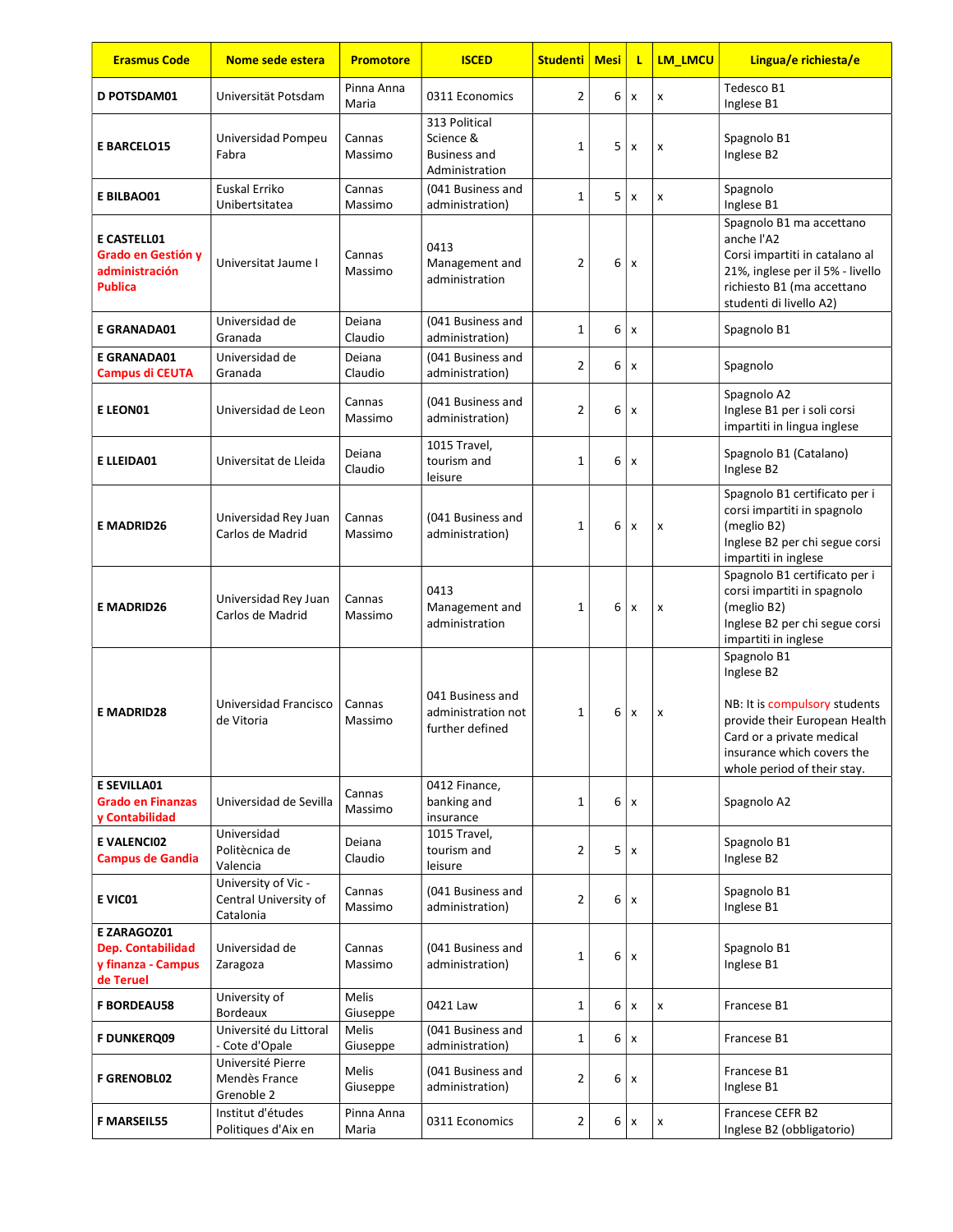| <b>Erasmus Code</b>                                                                            | Nome sede estera                                                     | <b>Promotore</b>         | <b>ISCED</b>                             | <b>Studenti</b> | Mesi | L                         | <b>LM LMCU</b> | Lingua/e richiesta/e                                                              |
|------------------------------------------------------------------------------------------------|----------------------------------------------------------------------|--------------------------|------------------------------------------|-----------------|------|---------------------------|----------------|-----------------------------------------------------------------------------------|
|                                                                                                | Provence (Sciences<br>Po Aix)                                        |                          |                                          |                 |      |                           |                |                                                                                   |
| <b>F MONTPEL03</b>                                                                             | Université Paul Valery<br>Montpellier III                            | <b>Melis</b><br>Giuseppe | 0532 Earth<br>sciences                   | 3               | 6    |                           | x              | Francese B1 CEFR                                                                  |
| F PARIS007                                                                                     | Université de Paris VII<br>- Denis Diderot                           | <b>Melis</b><br>Giuseppe | 0311 Economics                           | 1               | 5    | $\boldsymbol{\mathsf{x}}$ | X              | Francese B1 obbligatorio                                                          |
| F PARIS013                                                                                     | Université de Paris<br>XIII                                          | Melis<br>Giuseppe        | (041 Business and<br>administration)     | 2               | 6    | $\boldsymbol{\mathsf{x}}$ |                | Francese B1                                                                       |
| <b>F PARIS013</b>                                                                              | Université de Paris<br>XIII                                          | Melis<br>Giuseppe        | 0414 Marketing<br>and advertising        | $\overline{2}$  | 6    | $\boldsymbol{\mathsf{x}}$ |                | Francese B1                                                                       |
| <b>F ST-ETIE01</b>                                                                             | Université Jean<br><b>Monnet Saint-Etienne</b>                       | <b>Melis</b><br>Giuseppe | (041 Business and<br>administration)     | 3               | 6    | $\boldsymbol{\mathsf{x}}$ |                | Inglese B2 certificato<br>obbligatorio<br>Francese B2 certificato<br>obbligatorio |
| <b>F VALENCIO1</b>                                                                             | Université<br>Polytechnique Hauts-<br>de-France (UPHF)               | Mura<br>Alessandro       | 0311 Economics                           | 1               | 6    | $\boldsymbol{\mathsf{x}}$ | x              | Francese B1<br>Inglese B2                                                         |
| <b>HR KARLOVA01</b>                                                                            | Veleuciliste u<br>Karlovcu                                           | Castriotta<br>Manuel     | 1015 Travel,<br>tourism and<br>leisure   | $\overline{2}$  | 4    | $\boldsymbol{\mathsf{x}}$ |                | Inglese B1 per i soli corsi<br>impartiti in lingua inglese                        |
| <b>HR KNIN01</b>                                                                               | University of Applied<br>Sciences "Marko<br>Marulić" in Knin         | Castriotta<br>Manuel     | (041 Business and<br>administration)     | $\overline{2}$  | 5    |                           | X              | Inglese B1 per i corsi offerti<br>agli incoming                                   |
| <b>HU DEBRECE01</b>                                                                            | Debrecen Egyetem                                                     | Castriotta<br>Manuel     | (041 Business and<br>administration)     | $\mathbf 1$     | 5    | $\boldsymbol{\mathsf{x}}$ |                | Inglese B1                                                                        |
| LT KAUNAS02                                                                                    | Kauno Technologijos<br>Universitetas                                 | Carè Rosella             | (041 Business and<br>administration)     | $\mathbf 1$     | 5    | $\boldsymbol{\mathsf{x}}$ | x              | Inglese B2 da non più di 2<br>anni                                                |
| LT VILNIUS06                                                                                   | Mykolas Romeris<br>University                                        | Carè Rosella             | (041 Business and<br>administration)     | $\mathbf 1$     | 5    | $\boldsymbol{\mathsf{x}}$ | X              | Inglese B2 raccomandato                                                           |
| <b>MK STRUGA01</b>                                                                             | International<br>University of Struga                                | Castriotta<br>Manuel     | (041 Business and<br>administration)     | $\overline{2}$  | 6    | $\boldsymbol{\mathsf{x}}$ | X              | Inglese B1                                                                        |
| <b>N TROMSO01</b>                                                                              | UIT the Arctic<br>University of Norway<br>(Universitet I<br>Tromsoe) | Spano<br>Alessandro      | (041 Business and<br>administration)     | $\mathbf 1$     | 6    | x                         |                | Inglese B1                                                                        |
| <b>NL BREDA01</b>                                                                              | Avans University of<br><b>Applied Sciences</b>                       | Pinna Anna<br>Maria      | (041 Business and<br>administration)     | 4               | 5    | $\boldsymbol{\mathsf{x}}$ |                | Inglese IELTS 6.5                                                                 |
| <b>NL S-GRAVE13</b><br><b>Faculty of</b><br><b>Management &amp;</b><br><b>Organisation</b>     | The Hague University<br>of Applied Sciences                          | Spano<br>Alessandro      | (041 Business and<br>administration)     | $\mathbf{1}$    | 6    | x                         |                | Inglese B2 IELTS 6.0                                                              |
| <b>NL S-GRAVE13</b><br><b>Faculty of Business,</b><br><b>Finance &amp;</b><br><b>Marketing</b> | The Hague University<br>of Applied Sciences                          | Spano<br>Alessandro      | 041 Business and<br>administration       | $\overline{2}$  | 6    | $\boldsymbol{\mathsf{x}}$ |                | Inglese B2 IELTS 6.0                                                              |
| P ACORES01                                                                                     | Universidade dos<br>Acores                                           | Castriotta<br>Manuel     | 0413<br>Management and<br>administration | $\mathbf 1$     | 5    | x                         | x              | Portoghese<br>Inglese B1                                                          |
| P COIMBRA01                                                                                    | Universidade de<br>Coimbra                                           | Castriotta<br>Manuel     | (041 Business and<br>administration)     | 1               | 5    | $\boldsymbol{\mathsf{x}}$ | x              | Portoghese B1/B2<br>Inglese B1/B2                                                 |
| P FUNCHAL03                                                                                    | Universidade da<br>Madeira                                           | Castriotta<br>Manuel     | (041 Business and<br>administration)     | 1               | 6    | $\boldsymbol{\mathsf{x}}$ | x              | Portoghese A1<br>Inglese B1                                                       |
| PL BIALYST04                                                                                   | Uniwersytet w<br>Bialymstoku                                         | Monfardini<br>Patrizio   | 0311 Economics                           | 2               | 6    | $\pmb{\times}$            | x              | Inglese B1                                                                        |
| PL BYDGOSZ06                                                                                   | University of<br>Economy in<br><b>Bydgoszcz</b>                      | Monfardini<br>Patrizio   | (041 Business and<br>administration)     | 4               | 5    | x                         |                | Inglese B2 raccomandato                                                           |
| PL BYDGOSZ06                                                                                   | University of<br>Economy in<br>Bydgoszcz                             | Monfardini<br>Patrizio   | 0413<br>Management and<br>administration | 4               | 5    | x                         | x              | Inglese B2                                                                        |
| PL BYDGOSZ06                                                                                   | University of<br>Economy in<br>Bydgoszcz                             | Monfardini<br>Patrizio   | 0311 Economics                           | 4               | 5    | $\pmb{\mathsf{x}}$        | x              | Inglese B2                                                                        |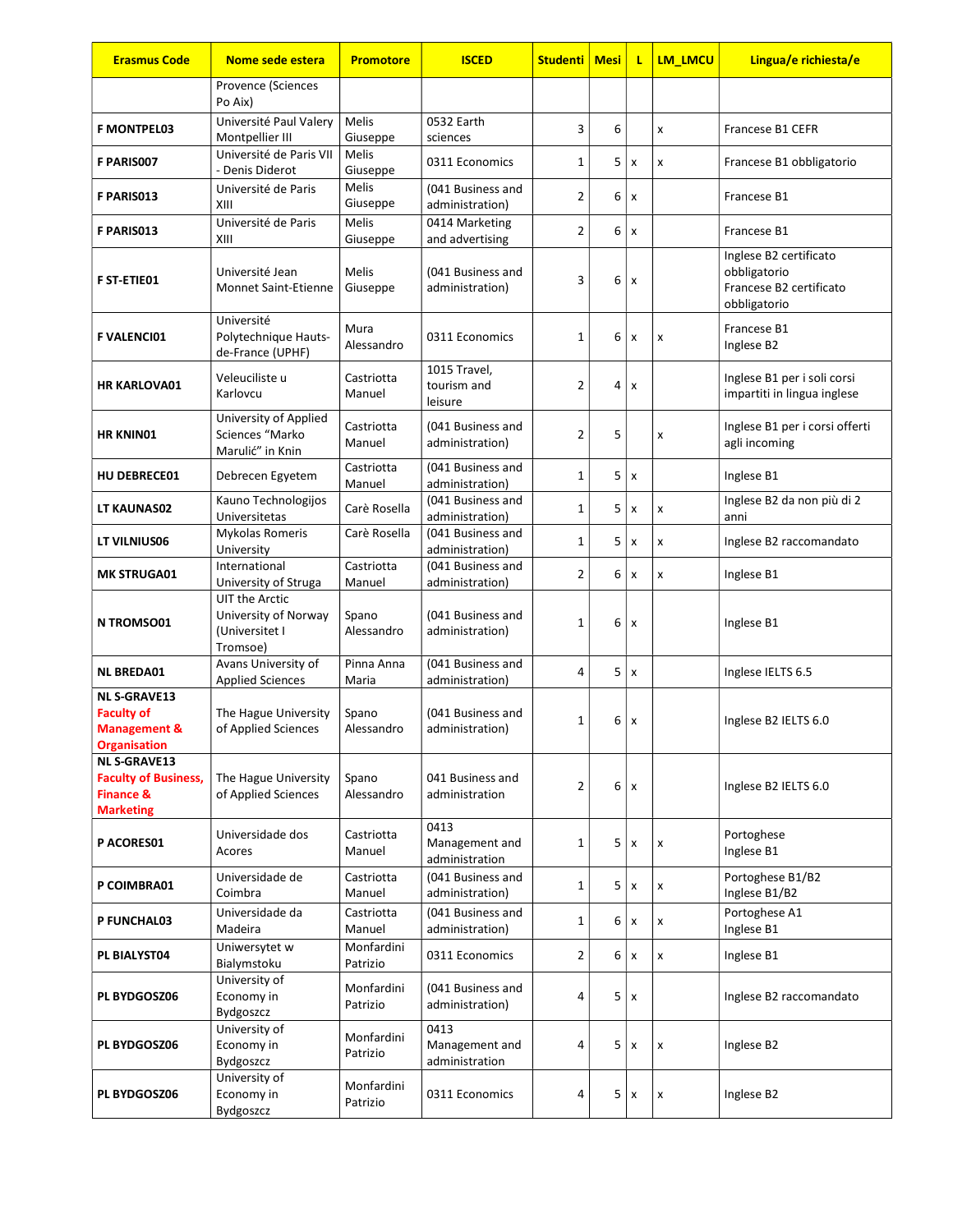| <b>Erasmus Code</b> | Nome sede estera                                                                           | <b>Promotore</b>       | <b>ISCED</b>                                                   | <b>Studenti   Mesi</b> |   | τ                         | LM_LMCU | Lingua/e richiesta/e                   |
|---------------------|--------------------------------------------------------------------------------------------|------------------------|----------------------------------------------------------------|------------------------|---|---------------------------|---------|----------------------------------------|
| <b>PL BYDGOSZ08</b> | Kujawsko-Pomorska<br>Szkoła Wyższa w<br>Bydgoszczy (KPSW)                                  | Monfardini<br>Patrizio | 0311 Economics                                                 | 2                      | 5 | $\boldsymbol{\mathsf{x}}$ | x       | Inglese B1 chiesto                     |
| <b>PL BYDGOSZ08</b> | Kujawsko-Pomorska<br>Szkoła Wyższa w<br>Bydgoszczy (KPSW)                                  | Monfardini<br>Patrizio | (041 Business and<br>administration)                           | 2                      | 5 | X                         | X       | Inglese B1                             |
| PL GDANSK06         | Akademia<br>Wychowania<br>Fizycznego i Sportu<br>im. Jedrzeja<br>Sniadeckiego w<br>Gdansku | Deiana<br>Claudio      | 1015 Travel,<br>tourism and<br>leisure                         | 1                      | 6 | X                         | x       | Inglese B1                             |
| PL SZCZECI01        | University of Szczecin                                                                     | Monfardini<br>Patrizio | 0311 Economics                                                 | 2                      | 5 | X                         | x       | Inglese B1<br>Tedesco B1               |
| PL SZCZECI01        | University of Szczecin                                                                     | Monfardini<br>Patrizio | 0411 Accounting<br>and taxation                                | $\overline{2}$         | 5 | X                         | x       | Inglese B1<br>Tedesco B1               |
| PL SZCZECI01        | University of Szczecin                                                                     | Monfardini<br>Patrizio | 0414 Marketing<br>and advertising                              | 1                      | 5 | x                         | x       | Inglese B1<br>Tedesco B1               |
| PL SZCZECI01        | University of Szczecin                                                                     | Monfardini<br>Patrizio | (041 Business and<br>administration)                           | 1                      | 5 | X                         | x       | Inglese B1<br>Tedesco B1               |
| PL SZCZEZI06        | The West<br>Pomeranian Business<br>School                                                  | Monfardini<br>Patrizio | (041 Business and<br>administration)                           | 4                      | 5 | $\boldsymbol{\mathsf{x}}$ | X       | Inglese B2                             |
| PL WARSZAW21        | Kozminski University                                                                       | Monfardini<br>Patrizio | (041 Business and<br>administration)                           | 3                      | 5 | x                         | X       | Inglese B2                             |
| <b>RO ARAD01</b>    | <b>Aurel Vlaicu</b><br>University from Arad                                                | Carè Rosella           | 0311 Economics                                                 | 2                      | 5 | $\boldsymbol{\mathsf{x}}$ | x       | Inglese B1                             |
| <b>RO ORADEA01</b>  | Universitatea Din<br>Oradea                                                                | Carè Rosella           | 0311 Economics                                                 | 2                      | 5 | $\boldsymbol{\mathsf{x}}$ | x       | Inglese B1 (per pochi corsi)<br>Rumeno |
| <b>RO SUCEAVA01</b> | Universitatea "Stefan<br>Cel Mare" Suceava                                                 | Carè Rosella           | (041 Business and<br>administration)                           | $\overline{2}$         | 5 | $\mathsf{x}$              |         | Inglese B1 (per pochi corsi)<br>Rumeno |
| <b>SF ROVANIE01</b> | L apin Yliopisto                                                                           | Spano<br>Alessandro    | 0413<br>Management and<br>administration                       | 2                      | 5 | x                         |         | Inglese B2 certificato<br>obbligatorio |
| <b>SF SEINAJO06</b> | Seinajoki University<br>of Applied Sciences<br>(SeAMK)                                     | Carè Rosella           | (041 Business and<br>administration)                           | 2                      | 5 | x                         |         | Inglese B1                             |
| SF VAASA01          | Vaasan Yliopisto                                                                           | Carè Rosella           | (041 Business and<br>administration)                           | 3                      | 5 | X                         | X       | Inglese B2 raccomandato                |
| SK BRATISL03        | University of<br>Economics in<br>Bratislava                                                | Cannas<br>Massimo      | (041 Business and<br>administration)                           | 2                      | 3 | $\pmb{\times}$            | x       | Inglese B2                             |
| <b>SK TRENCINO2</b> | School of<br>Management in<br>Trencin (Vysoka skola<br>manazamentu in<br>Trencin           | Castriotta<br>Manuel   | (041 Business and<br>administration)                           | 5                      | 6 | х                         |         | Inglese B2                             |
| TR CANAKKA01        | Canakkale Onsekiz<br>Mart Universitesi                                                     | Pinna Anna<br>Maria    | (041 Business and<br>administration)                           | 2                      | 5 | x                         | x       | Inglese B1                             |
| TR ISTANBU04        | Istanbul Teknik<br>Universitesi                                                            | Pinna Anna<br>Maria    | (041 Business and<br>administration)<br><b>Totale studenti</b> | 1<br>143               | 6 | X                         |         | Inglese B1                             |

# REQUISITI MINIMI DI PARTECIPAZIONE ALLA SELEZIONE

SARANNO AMMESSI ALLA SELEZIONE SOLO I CANDIDATI CON UN PUNTEGGIO MINIMO DI 35 SUL PARAMETRO "MERITO ACCADEMICO" E L'OTTENIMENTO DI ALMENO 27 CFU NELLA PROPRIA CARRIERA UNIVERSITARIA.

### COMMISSIONE ESAMINATRICE: